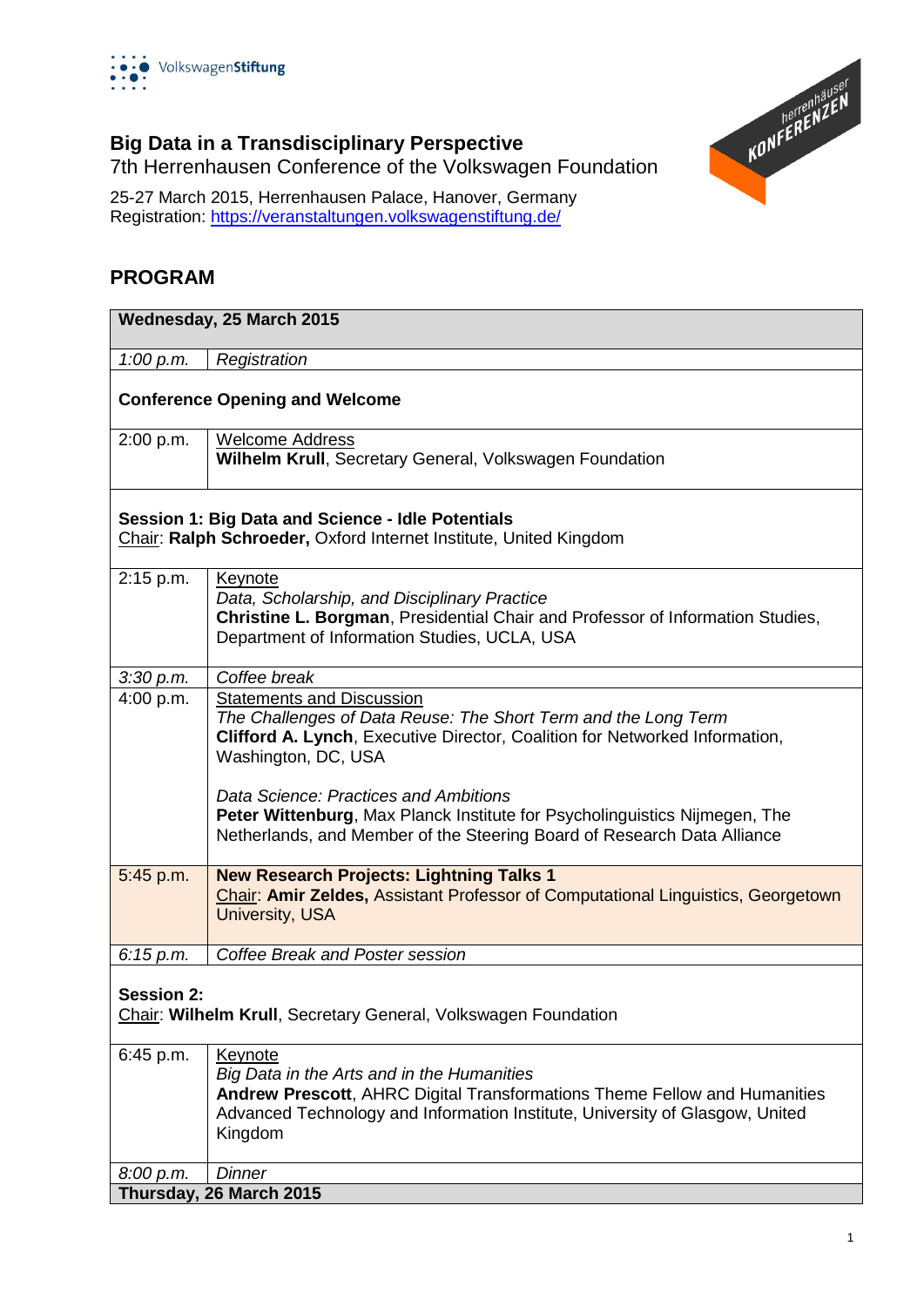

### **Session 3 - Big Data and Economic Challenges**

Chair: **Arnold Picot**, Research Center for Information, Organization and Management, University of Munich

| $9:00$ a.m.  | Keynote<br>Data-Value Services as a Differentiator for Machine Tools<br>Stephan Fischer, Head of Software Department, Trumpf Werkzeugmaschinen<br>GmbH, Germany                             |
|--------------|---------------------------------------------------------------------------------------------------------------------------------------------------------------------------------------------|
| $10:00$ a.m. | <b>New Research Projects: Lightning Talks 2</b><br><b>Young researchers</b><br><b>Chair: Amir Zeldes</b>                                                                                    |
|              |                                                                                                                                                                                             |
| 10:45 a.m.   | Coffee Break and Poster Session                                                                                                                                                             |
| $11:15$ a.m. | <b>Statements and Discussion</b><br>Researcher Access, Economic Value and the Public Good<br>Stefan Bender, Head of the Data Research Center, Institute for Employment<br>Research, Germany |
| 12:30 p.m.   | Lunch                                                                                                                                                                                       |
| 2:00 p.m.    | <b>New Research Projects: Lightning Talks 3</b><br><b>Young researchers</b><br><b>Chair: Amir Zeldes</b>                                                                                    |

#### **Session 4 - Coping with Big Data**

Chair: **Thomas Petzold,** Head of Department Media- and Event Management, University of Applied Sciences for Media, Communication, Germany

| 2:30 p.m. | <b>Keynote</b><br>How we can build a smart, resilient, digital society  |
|-----------|-------------------------------------------------------------------------|
|           |                                                                         |
|           | Dirk Helbing, Professor of Sociology, ETH Zurich, Switzerland           |
|           |                                                                         |
| 3:30 p.m. | <b>Coffee Break and Poster Session</b>                                  |
| 4:00 p.m. | <b>Statements and Discussion</b>                                        |
|           | Shivakumar Vaithyanathan, 2014 IBM Fellow and Senior Manager, Cognitive |
|           | Computing, IBM, San Jose, CA, USA                                       |
|           |                                                                         |
|           | Can You Really Make Best Use of Big Data?                               |
|           | Rajendra Akerkar, Senior Researcher, Western Norway Research Institute, |
|           |                                                                         |
|           | Sogndal, Norway                                                         |
|           |                                                                         |
| 5:30      | Coffee Break and Poster Session                                         |
| 6:00      | <b>New Research Projects: Lightning Talks 4</b>                         |
|           | <b>Young researchers</b>                                                |
|           | <b>Chair: Amir Zeldes</b>                                               |
| 7:00      | Dinner                                                                  |